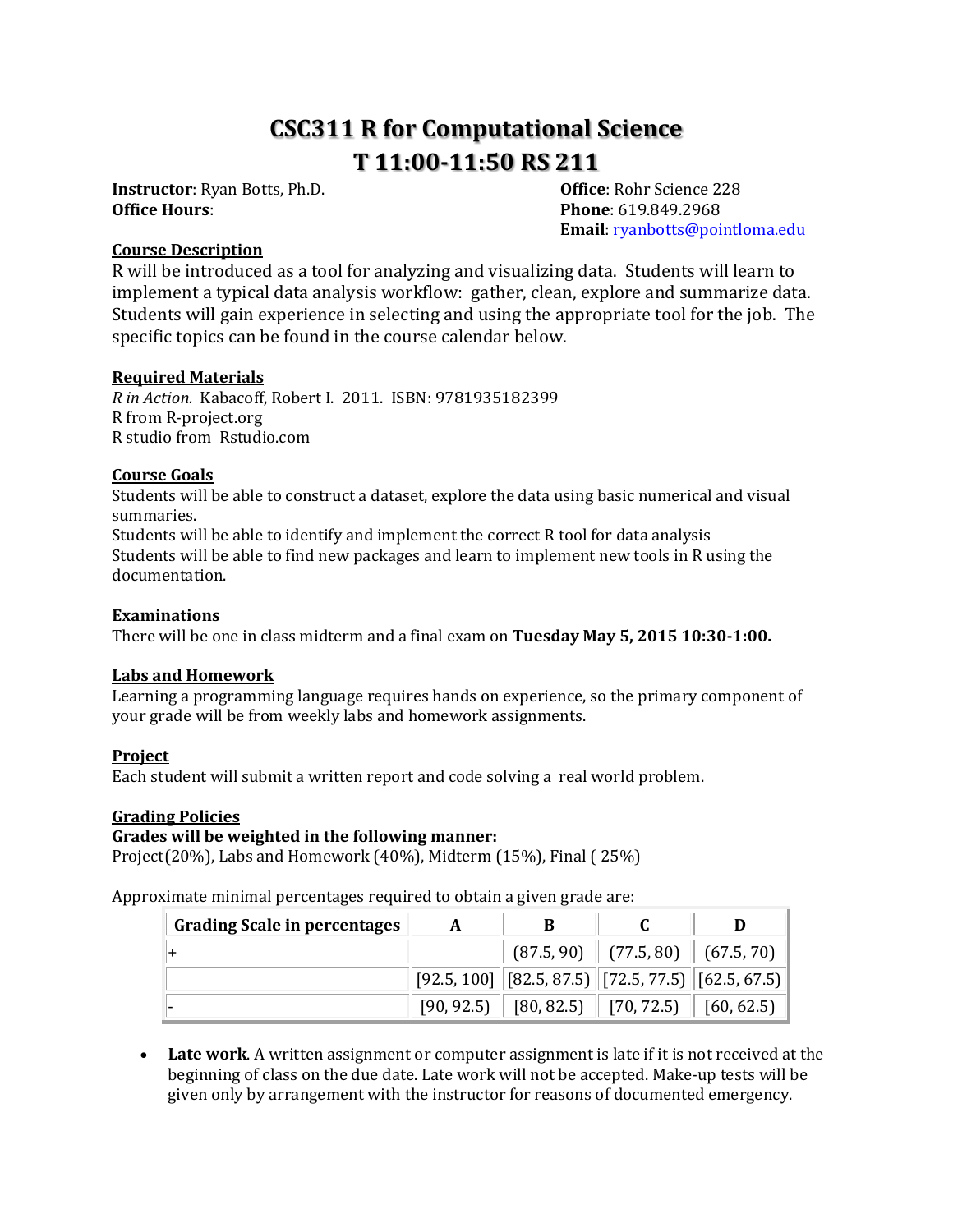- **Format for Projects**. Assignments collected must be prepared in a style suitable for grading. The projects will be graded on clarity and writing quality.
	- o the organization must be easy to follow
	- o the work must be typed
	- $\circ$  complete solutions must be written for problems (not just answers); solutions must be clearly marked
	- o use complete sentences to answer questions

## **Attendance Policy**

There is a strong correlation between grade and attendance. It is your responsibility to attend. If more than 20% of the total number of class meetings is missed for any reason you may be deenrolled from the course as per the undergraduate catalog.

## **Academic Accommodations**

While all students are expected to meet the minimum standards for completion of this course as established by the instructor, students with disabilities may require academic accommodations. At Point Loma Nazarene University, these students are requested to file documentation during the first two weeks of the semester with the Academic Support Center (ASC), located in the Bond Academic Center. This policy assists the University in its commitment to full compliance with Section 504 of the Rehabilitation Act and the Americans with Disabilities Act. Section 504 (a) prohibits discrimination against students with special needs and guarantees all qualified students equal access to and benefits of PLNU programs and activities. Once the student files documentation, the ASC will contact the student's instructors and provide written recommendations for reasonable and appropriate accommodations to meet the individual learning needs of the student.

## **Cheating Policy**

A student who is caught cheating on an exam or an assignment will receive a zero on the assignment and may receive an "F" for the semester as per the guidelines in the course catalog. FYI-Cheating consists of using work other than your own and not citing it, storing answers on calculators for exams, obtaining copies of old exams, etc.

In this course you will be doing a variety of programming assignments. Working together is strongly encouraged, however you must submit your own programs. The logic may be the same as what someone else had, but you should write the solution yourself.